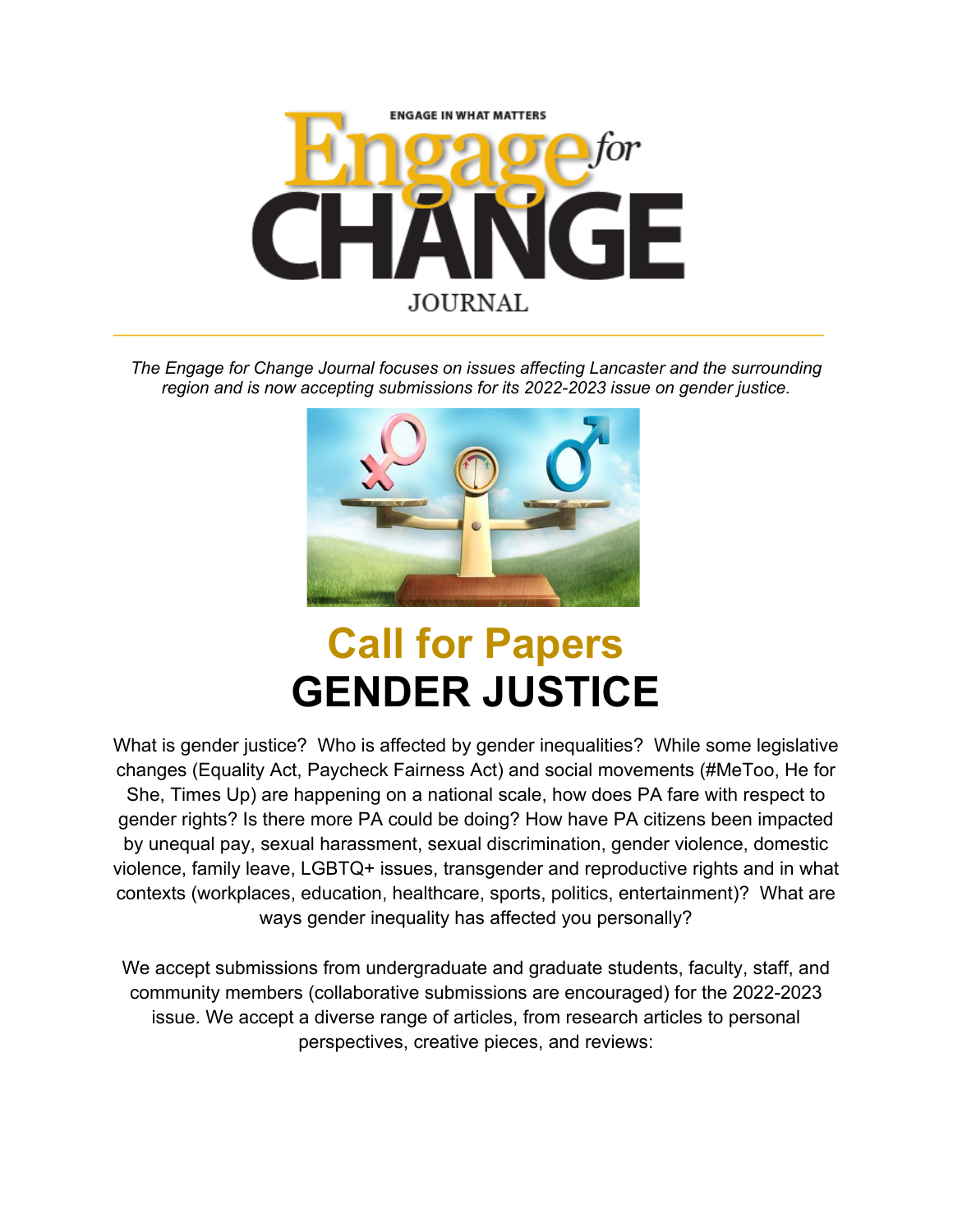- **Research Articles** aid readers in understanding the issue, why it is an issue, and how long it has been an issue
	- o What is gender justice? What is gender identity? How have gender pronouns shifted over time and how are businesses, schools, sports addressing these changes? Why is gender inequality a problem? How has the pandemic affected gender inequality? How long has gender inequality been an issue and how has it changed over time? In what ways have local school districts reacted to issues of gender equality in sports? What have schools done to combat the STEM gap for girls and women? What intersections of gender identity (ethnicity, class, sexual orientation, religion, educational status) are less explored and why? What is gender-based pricing discrimination?
- **Impact Articles** aid readers in understanding what is being done and what can be done about the issue
	- o What impact has gender inequality, discrimination, and violence had on citizens of PA and members of the Lancaster community and surrounding regions? How have these issues affected indigenous women, women of color, members of the LGBTQ+ community, transgender athletes, and gender nonconforming individuals? What legislation has been passed on gender issues and how have PA legislators supported or opposed the legislation? What new legislation should be proposed? What are organizations doing about gender inequality and gender violence and how have they impacted gender inequalities? What is the impact of the #metoo movement? How has the media impacted gender and gender identity? How has social media affected gender identity and gender issues? What are the laws controlling bathroom access in PA and are all public institutions adequately complying?
- **Common Ground Articles** showcase different perspectives on the issue and demonstrate how common ground can be reached
	- $\circ$  Can individuals with different perspectives come to common ground on issues of gender justice? What practices can we use to establish common ground when fundamental viewpoints on gender differ? What common ground can we establish about sexual harassment in the workplace? How can we reach common ground on child care? How can employers and employees reach common ground on parental leave for childbirth/ adoption? What factors might establish a common ground for getting more women and people of color into leadership positions? How can we come to common ground about women's reproductive rights?
- **Creative Artifacts** explain and bring awareness to issues in artistic and innovative ways
	- $\circ$  Do you have a painting, drawing, sculpture, or photography that shares a perspective or brings awareness to gender inequality? Do you have a short story, poetry, script or movie short that addresses gender issues, such as identity and expression, access and equality, safety, intersections between gender and race, class, religion, disability and societal expectations?
- **Reviews** evaluate platforms, individuals, or organizations that tackle the issue
	- o What films, books, television shows tackle issues of gender and how do they confront these issues? Who in the Lancaster community should be recognized for their work on gender justice? Who should be critiqued and called out for impeding gender justice?